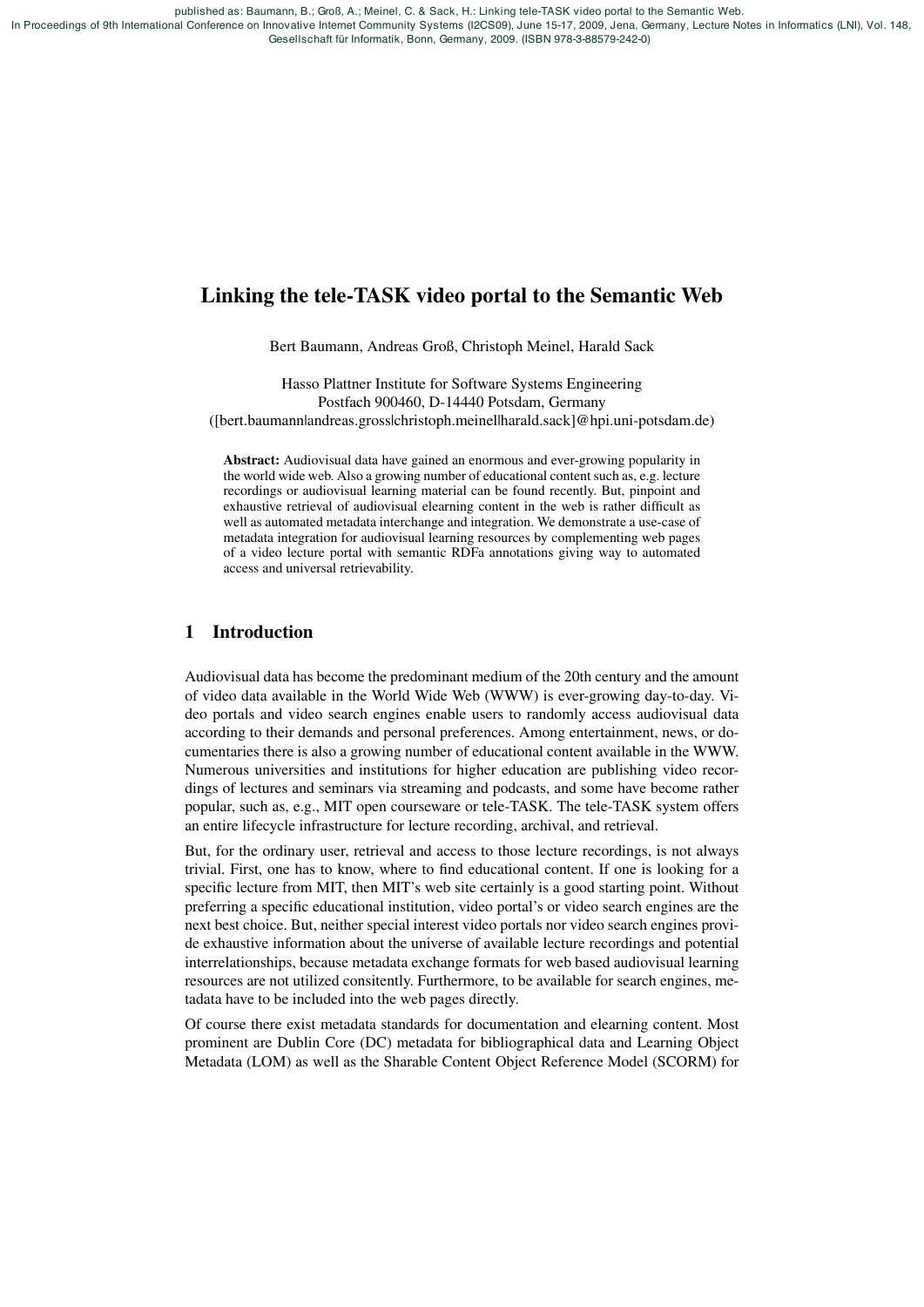the description of learning resources. Even though there are several ways for integrating one of these XML-based metadata directly into web pages, individual practice often inhibits real data integration of heterogeneous audiovisual learning resources.

In this paper, we show how to use RDF-based semantic descriptions of DC and LOM, and how to integrate this metadata directly into (X)HTML web pages via RDFa. There exist simple XSLT transformations for extracting plain RDF metadata from RDFa-enriched web pages. We show, how to integrate e-Learning related metadata schemata with microformats and other RDF-based metadata (e.g., FOAF, DBPedia, etc. ) to enable data integration over heterogeneous schemata. Thus, giving way for the development of new mashup applications and linking own audiovisual content to the Semantic Web's Linked Open Data cloud.

The paper is structured as follows: Section 2 gives a short overview about metadata schemata for bibliographical and audiovisual resources in the elearning context or semantic metadata. Section 3 introduces the tele-TASK video portal and lecture recording infrastructure, while Section 4 provides implementational details about RDFa integration of several metadata schemata into the tele-TASK web site. Section 5 explaines several examples on how to use RDFa-based semantic metadata for elearning resources, and Section 6 provides a short summary and outlook on future work.

## 2 Metadata Standards and Semantics

### 2.1 Metadata

Metadata are data about data, i.e. structured data describing the characteristics of information bearing entities. Metadata can be used for identification, retrieval, evaluation, and administration of the data they describe. In particular there is an emphasis today on automated metadata processing with the purpose of identification and retrieval, as e.g. being applied in web search engines [Dur85]. Usually, metadata are categorized by their degree of inherent structure [DSS93]. On the lower end, there are unstructured metadata such as, e.g., free text annotations or tags. Structured metadata follow a distinguished data schema. In addition, categories can be arranged by using taxonomic relationships for generalization and specialization. More complex metadata structures comprise relationships, dependencies, constraints, and rules that can be expressed with the help of ontologies. For efficient identification and retrieval, we have to follow a common, standardized metadata schema.

#### 2.2 Metadata for Documentation, Bibliography, and eLearning

For the purpose of documentation and bibliography as well as for e-Learning, several metadata schemata have been developed. Well-established for bibliography is the so called Dublin Core metadata standard, while for eLearning esp. Learning Object Metadata (LOM) has become popular.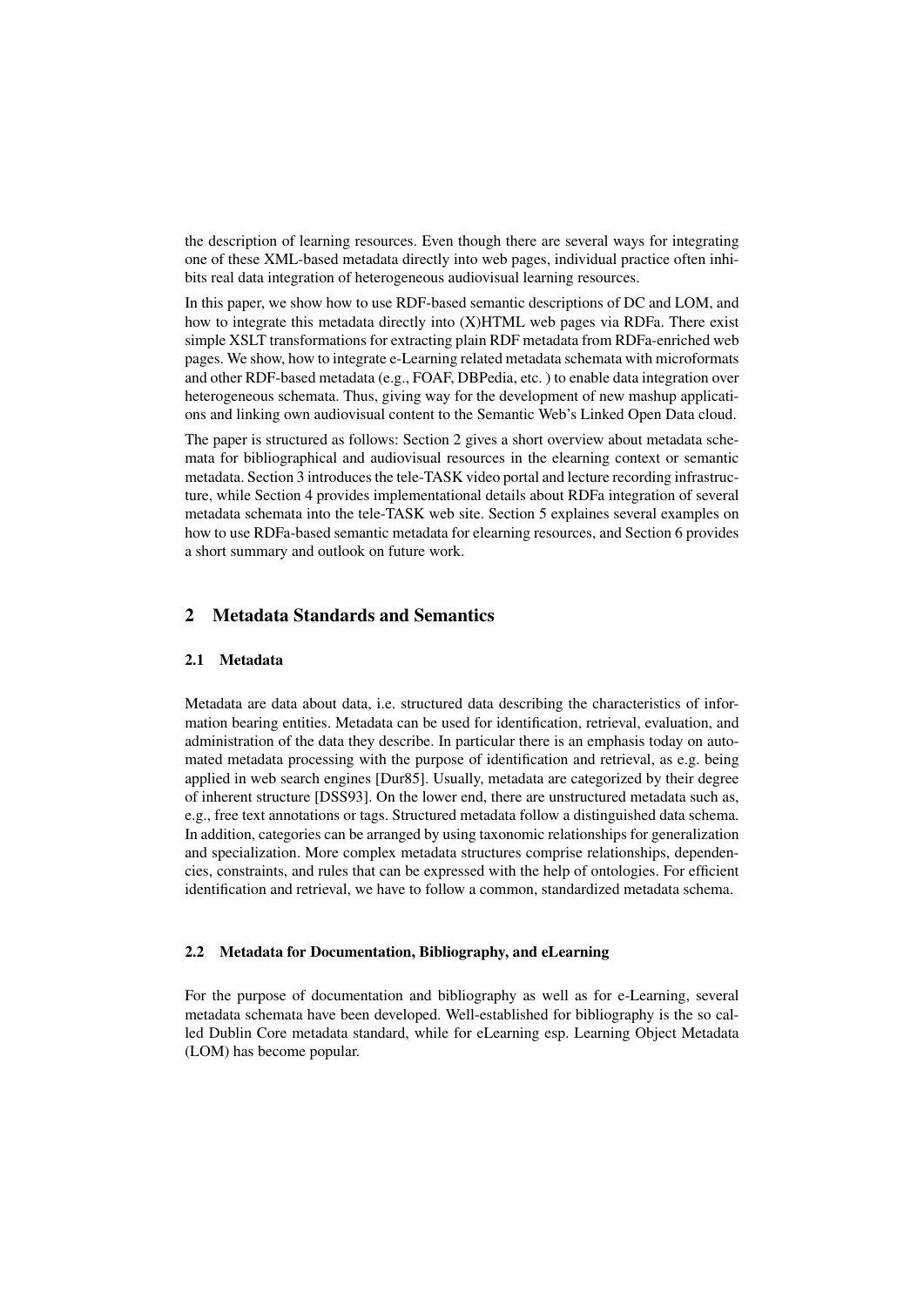Dublin Core The Dublic Core (DC) metadata standard was developed for the description of text-based information objects. It consists of 15 core elements that are intended for the compilation of bibliographical data [Wei97]. In addition, DCMI metadata terms recommend additional fields (element refinements), which allow for a more detailed description or categorization according to the user's preferences. DC summarizes metadata for technical and content-based description of authors, related persons, intellectual property rights, as well as relationships among the described resources and life cycle information. Although intended to describe text-based resources, DC can be used to describe audiovisual objects such as, e.g., lecture recordings [HA99].

LOM Learning Object Metadata (LOM) is an open IEEE metadata standard for the description of learning objects [HD02]. The LOM metadata schema has been designed to support the reusability of learning objects, to aid discoverability, and to facilitate their interoperability, usually in the context of online learning management systems. It enables the description of entities related to the learning process such as, e.g., type of object, author, owner, terms of distribution, format, and pedagogical attributes, such as teaching or interaction style.

# 2.3 Semantic Metadata

The Semantic Web is an evolving extension of the World Wide Web (WWW) in which the meaning of information and services on the web is well defined [BLHL01]. Thereby, it will be possible for the web to understand and satisfy the requests of people and machines to use the web content. Key technology of the Semantic Web are semantic metadata (ontologies) representing commonly shared conceptualizations being specified with standardized, formalized languages [Gru93]. The World Wide Web Consortium  $(W3C)^1$  has already standardized a set of knowledge representation languages of different semantic expressivity being arranged in a hierarchically layered model.

Resource Description Framework (RDF) und RDF Schema (RDFS) RDF and RDFS are simple knowledge representations for the definition of individual objects and their relationships as well as classes and their interrelationship among each other can be defined [LS99]. Individuals and concepts are identified via Uniform Resource Identifier (URI). RDF data consists out of simple triples  $(a, b, c)$ , where a represents some individual, b stands for a property of a, and c gives a distinct value to property b. Individuals are concrete realisations (instances) of concepts (classes). Concepts can be derived from more general concepts with the help of RDF Schema (RDFS) via generalisation, specialisation, or class extension. In that way, relationships among classes can be defined, also if they are not part of the given metadata schema [BG04].

Web Ontology Language (OWL) Semantic expressivity of RDF and RDFS is rather limited, as, e.g., there is no possibility to generalise statements for a group of individuals, or the definition of logical attributes and constraints. The Web Ontology Language OWL is the W3C standard for the specification of ontologies based on description logics [MvH04].

 $1$ http://w3c.org/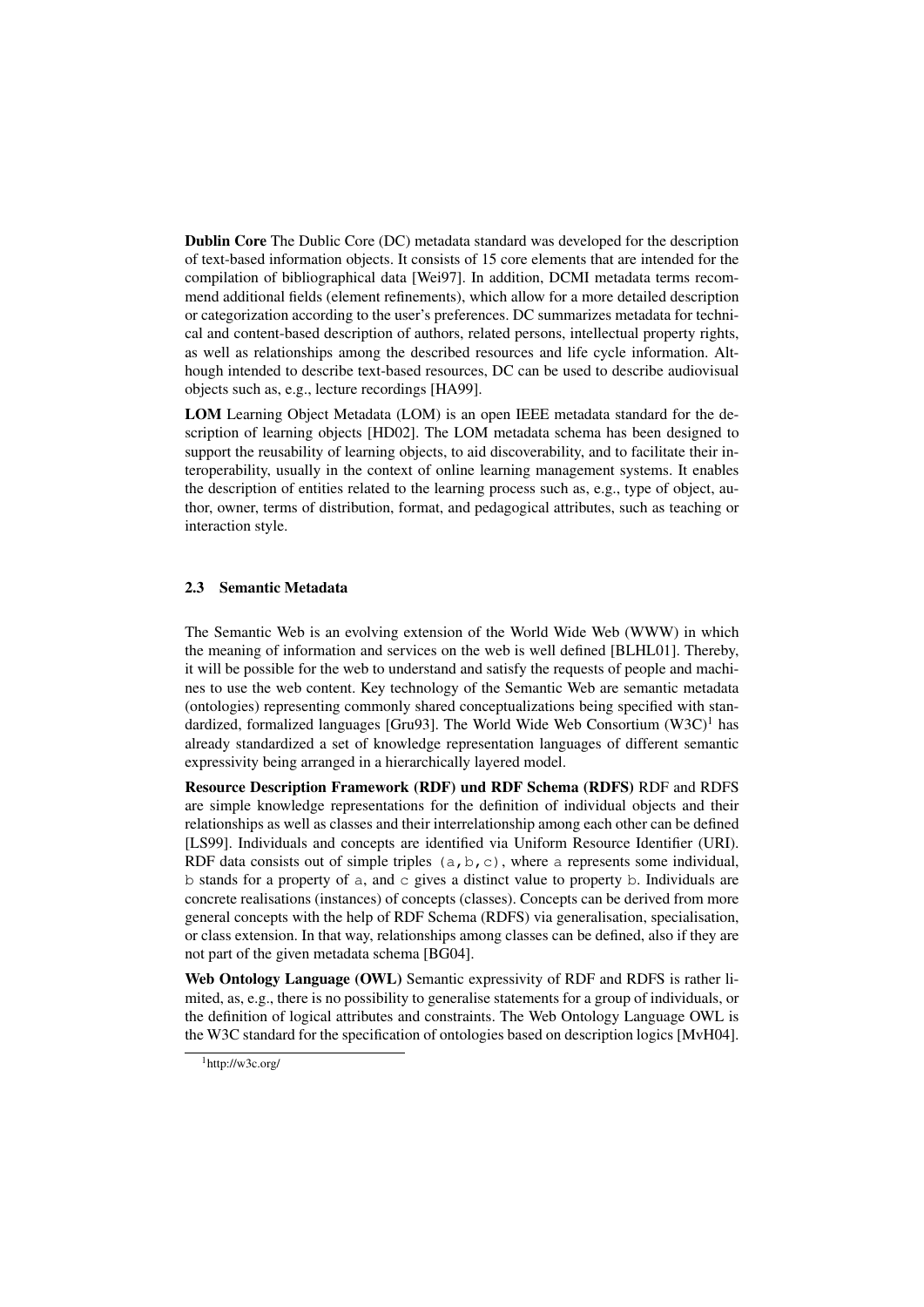```
<div xmlns:dc="http://purl.org/dc/elements/1.1/"
   about="http://www.tele-task.de/view/3931">
  <span property="dc:title">Semantic Web</span>
  <span property="dc:date">2008-10-23</span>
</div>
@prefix dc:<http://purl.org/dc/elements/1.1/> .
<http://www.tele-task.de/view/3931> dc:title "Semantic Web" .
<http://www.tele-task.de/view/3931> dc:date "2008-10-23" .
```
Fig. 1: Example for RDFa and corresponding RDF extract (in RDF turtle syntax)

OWL comes in three different variants, OWL Lite, OWL DL, and OWL Full, according to its semantic expressivity, which is also related to its computational complexity. In addition to RDF(S) class and relationship definitions, OWL adds different class constructors, class and property constraints as well as (restricted) universal and existential quantification.

## 2.4 Online Integration and Interoperability

While the metadata schemata that have been described in the previous sections are structured data, web pages are are semi-structured (X)HTML-encoded information resources. (X)HTML only provides information about document structure and not about the document's textual content. Also, (X)HTML cannot be extended to include other metadata. Nevertheless, there are different ways to incorporate additional metadata into (X)HTMLencoded documents. We will focus on microformats and RDFa:

Microformats Microformats define a specific markup format for semantic annotation of (X)HTML documents [Dub05]. Microformat annotations are encoded within (X)HTML tag attributes and can easily be extracted from web documents. Thus, applications are able to gather some information about the meaning of web page's content (such as contact information, geographic coordinates, calendar events, and the like) for subsequent processing. Microformat semantic is defined by common agreement and not by formal definition.

RDFa Similar to microformats, RDFa (RDF in (X)HTML attributes) utilizes unused (X)HTML attributes to include RDF metadata into simple web pages [adi08]. RDFa uses attributes from (X)HTML's meta and link elements, and generalizes them so that they can be used for all (X)HTML syntax elements (cf. Fig. 1).

While microformats are always fixed to a special topic (calendar, geographic data, address data, etc.), RDFa annotations can make use of any RDF ontology and thus, it is much more flexible and allows to annotate  $(X)$ HTML markup with semantics. A simple mapping is defined with GRDDL (Gleaning Resource Descriptions from Dialects of Languages) [W3C07] and XSLT (Extensible Stylesheet Language Transformations) [Kay07] so that plain RDF may be extracted.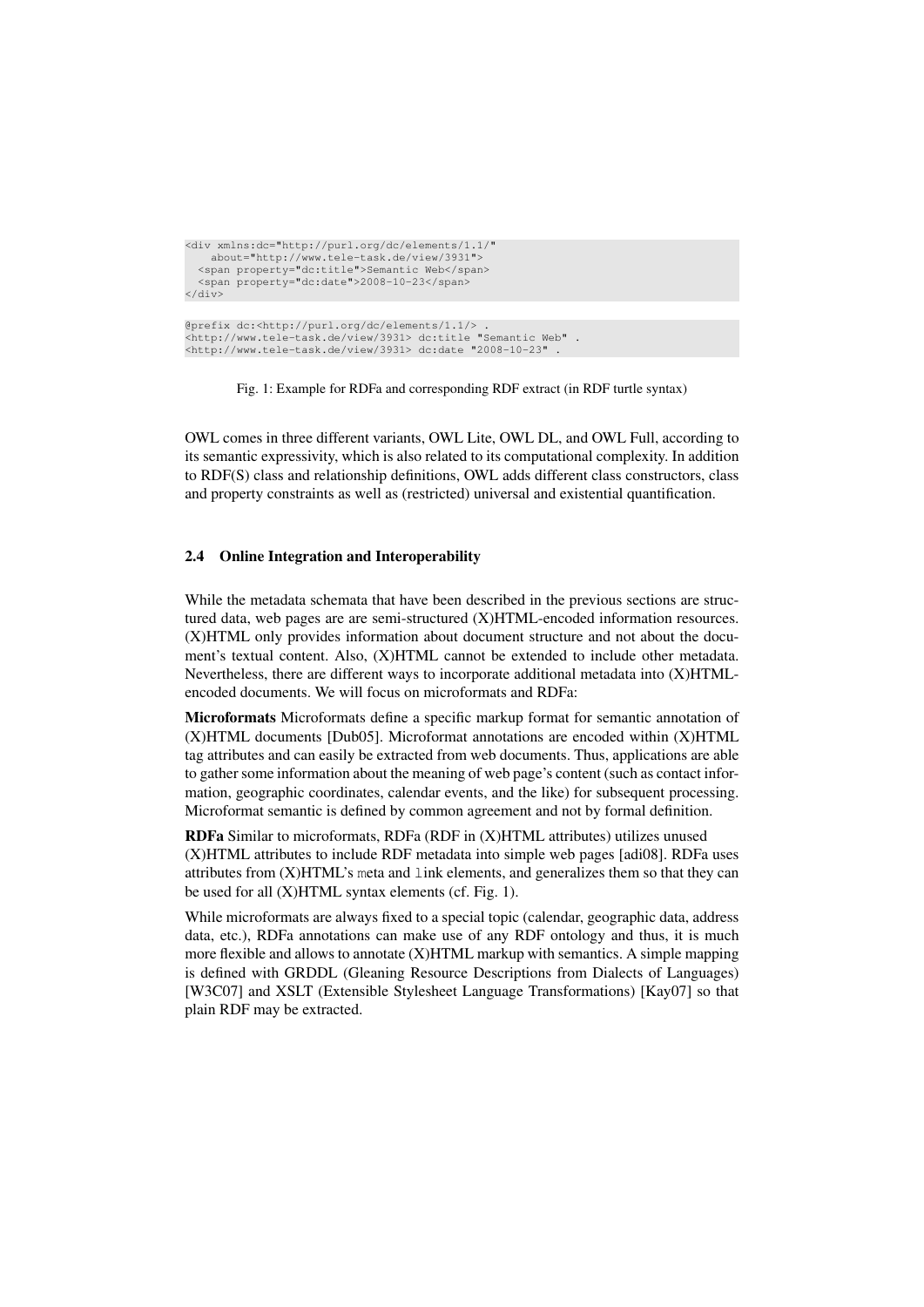# 3 Video lecturing with tele-TASK

This chapter introduces the tele-TASK system and its components, i.e. the tele-TASK recording system and the tele-TASK web portal.

#### 3.1 The tele-TASK Recording System

The tele-TASK<sup>2</sup> recording system  $[SM02]$  is a sophisticated technology for the creation and transmission of advanced video presentations via the internet. This state-of-the-art solution is outstanding for its simplicity and dependability.

In addition to high-quality video and audio of the lecturer the system delivers a synchronous video feed of the lecturer's computer screen without installing any additional software on the lecturer's computer. This ability is singular and separates tele-TASK from any competitive lecture recording devices.

With the help of the tele-TASK technology users worldwide can access to teaching courses and presentations using live streams or archived recordings. The presentations are available via internet and can be downloaded on portable devices [WLM07] such as, e.g., PDA, mobile video players, 3G mobile phones, or lean-back consumer electronics also.

## 3.2 The tele-TASK Portal

The tele-TASK content is published via several distrubution channels. The main distibution platform is the tele-TASK web portal (Fig. 2) for the publication of lecture and event recordings at the "Hasso Plattner Institute for Systems Engineering" (HPI). In addition, podcasts of tele-TASK recordings can also be accessed via iTunes  $U^3$ .

Recorded tele-TASK lectures are available in various formats such as, e.g., RealMedia, Flash Video, and MP4. The portal offers different post-processing steps for cutting, synchronisation, and media conversion. Currently the tele-TASK database comprises more than 2.200 lecture recordings and 2.600 podcasts from 500+ different speakers. All tele-TASK content can be accessed and downloaded for free.

### 3.3 tele-TASK on iTunes U

Since 2009 tele-TASK lectures are part of the popular Apple iTunes U repository, which is part of the iTunes Store. But, as being part of the eductional section of iTunes, tele-TASK content is freely available. The HPI's tele-TASK pool on iTunes U is one out of four

 $2$ (TeleTeaching Anywhere Solution Kit)

<sup>3</sup>http://itunes.hpi.uni-potsdam.de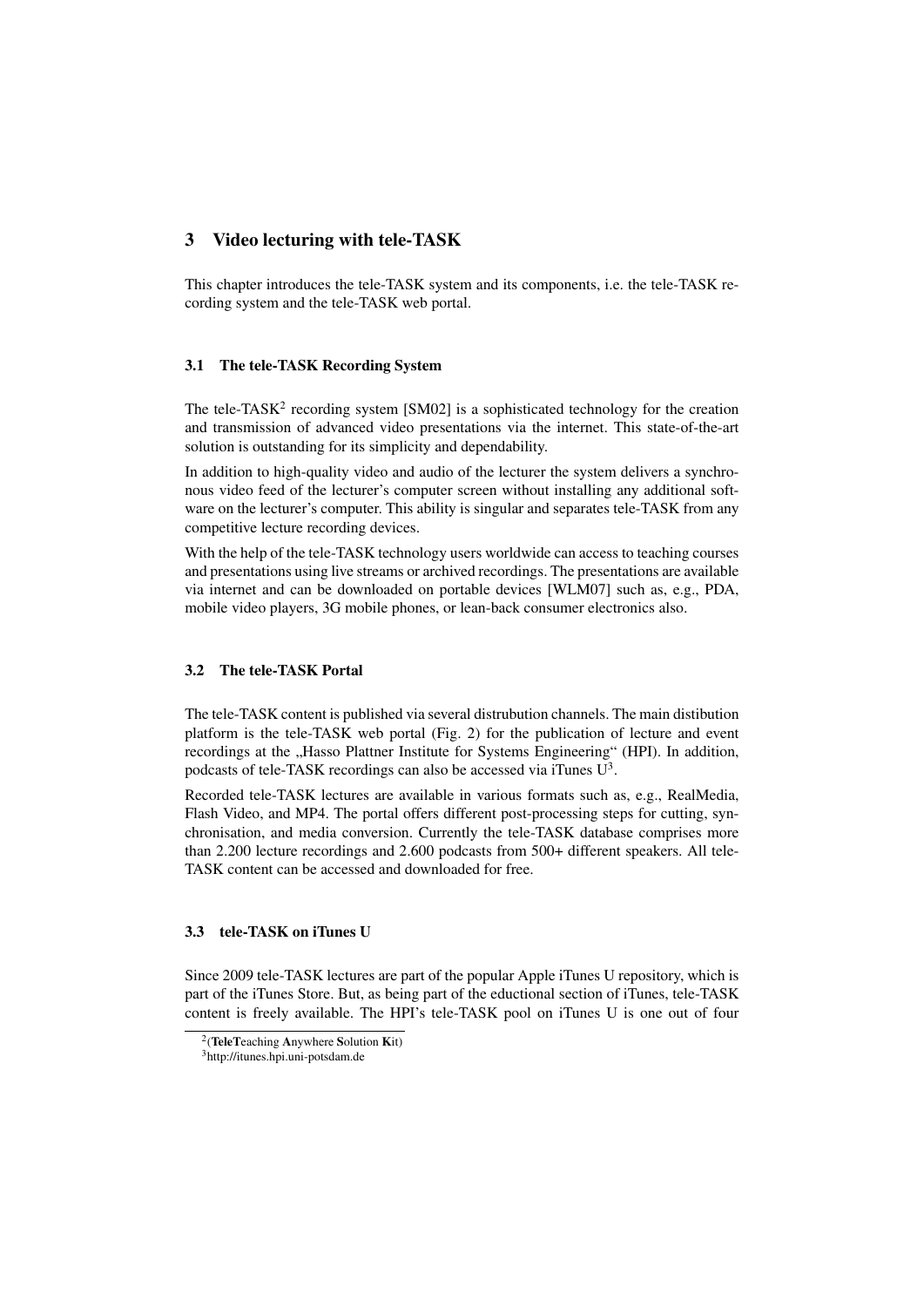

Fig. 2: Reference of a video lecture within the tele-TASK web portal

selected german elite education centers distributing their learning materials on iTunes  $U^4$ . The iTunes store can only be used via the proprietary Apple iTunes client software. The main drawback of iTunes U lies in its strictly proprietary nature, preventing worldwide searchability and data integration.

## 3.4 Restrictions of the tele-TASK Portal

Audiovisual lecture recordings in terms of streaming media are receiving an ever-growing popularity among learners. One of the reasons for it's popularity is that the learner might access and learn the video lecture everywhere at anytime, independent from the live event. Therefore, the retrievability of lecture recordings has become most decisive. Even though tele-TASK provides search formulars with automated online completion, it is difficult for the user to specify the accurate search terms. In particular, the integration of additional external data resources such as, e.g., calendar, address books, or others, to increase the retrievability is not possible. One way to achieve better search results and simplify the retrieval process is to provide semantic metadata to enable a flexible and dynamic data integration. Moreover the integration of semantic metadata enables the automatic connection e-Learning resources worldwide.

# 4 Implementation

This chapter addresses the implementation of semantic metadata for the tele-TASK web portal via RDFa annotations.

<sup>4</sup>HPI iTunes U portal page: http://deimos3.apple.com/WebObjects/Core.woa/Browse/hpi-de-public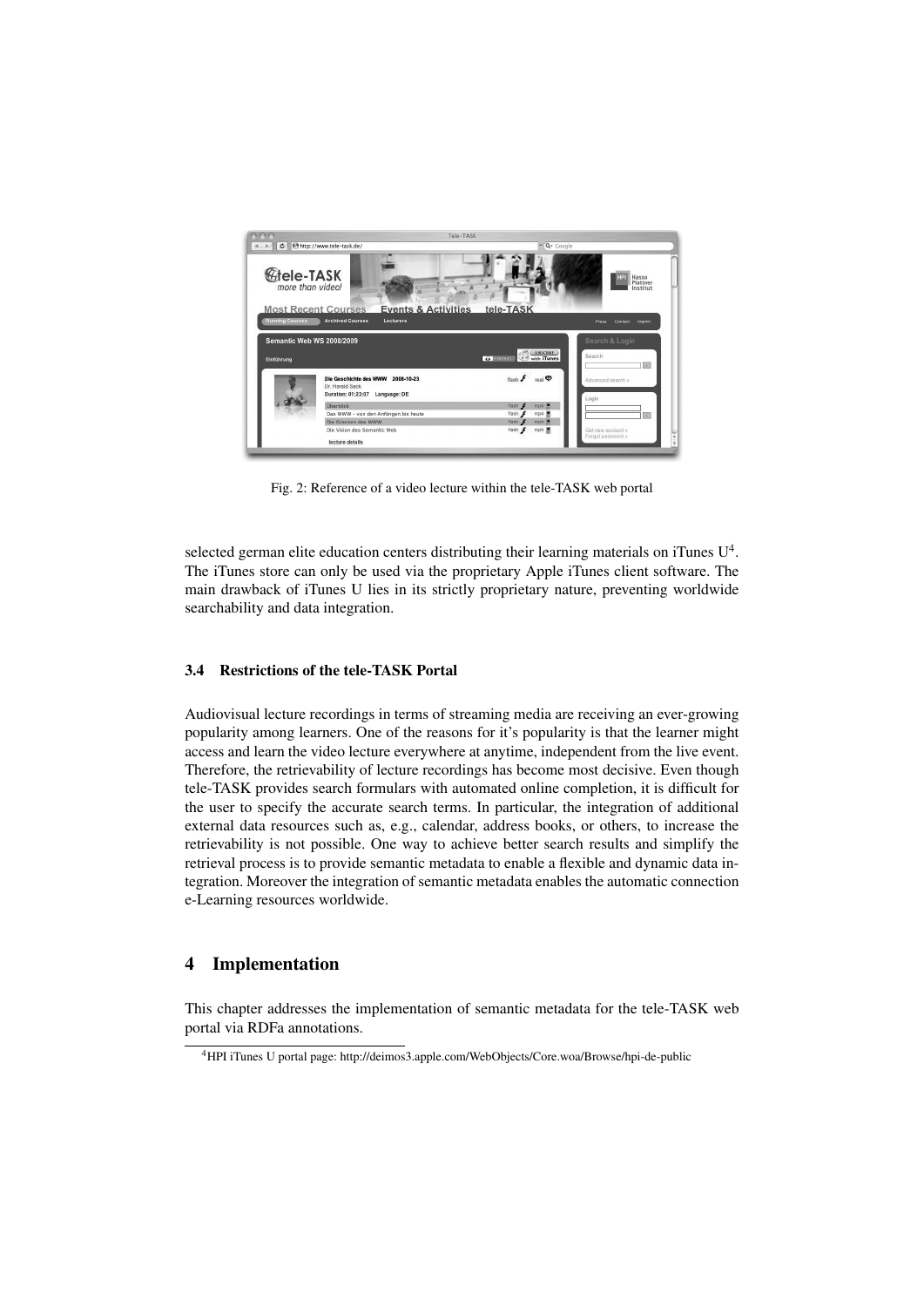#### 4.1 Mapping the tele-TASK Database into the Web Page

The core data element of the tele-TASK database is the video recording of a single lecture event. Lectures can be combined into groups of lectures or lecture series. A lecture series comprises all single lectures of a distinct topic within the time frame of a semester. Likewise, a single lecture may be sectioned into several chapters, which are utilized for the production of podcast contributions.

Meta data for lectures, such as, e.g., title, abstract, language, date, duration, lecturer name(s), etc., are complemented by lecture series metadata such as, e.g., keywords, series type, place, institution, etc. All tele-TASK metadata can be mapped to standardized XMLbased metadata schemata such as DC and LOM (cf. Section 2). To be publicly available on the WWW these metadata schemata must be integrated into  $(X)$ HTML encoded web pages. One way to achive this is to store metadata as a separate XML-file being linked by the original web page. But, this approach prohibits proper assignment of single metadata to their corresponding representatives in the (X)HTML file.

Therefore, we decided to include metadata directly into the (X)HTML document via tag attributes and already available text information of the (X)HTML document. DC and LOM metadata schemata are already available as RDF encoded metadata [NPB03] and can be directly included into (X)HTML documents via RDFa. For further processing, RDF syntax can be extracted automatically via XSLT or by using applications such as, e.g., W3C RDF  $extraction<sup>5</sup>$ .

### 4.2 RDFa integration of Dublin Core and LOM

By including DC and LOM RDF Schema definitions via namespaces into the (X)HTML document, these metadata schemata can be utilized with RDFa annotations. One way to supply data values can be achieved by integrating the already displayed textual content of the (X)HTML web page into the RDFa annotation. RDF tripels represent assertions about resources (identified via URI) in the same way as simple natural language statements consisting out of subject (resource a), predicate (relationship or property b) and an object value (literal or resource c). Via RDFa annotation subject a and property b can be embedded as attributes within an  $(X)$ HTML-tag that envelopes a text value, the object value c, i.e.  $\langle$ div about="a" property="b">c $\langle$ div>. If a RDF triple is about to contain data values that are not displayed in the (X)HTML web page, the content-attribute can be used to hold the data, i.e. <div about="a" property="b" content="c"/>. Fig. 3 shows a typical example of a tele-TASK (X)HTML web page with embedded RDFa annotation displaying metadata about video lectures.

<sup>5</sup>http://www.w3.org/2007/08/pyRdfa/extract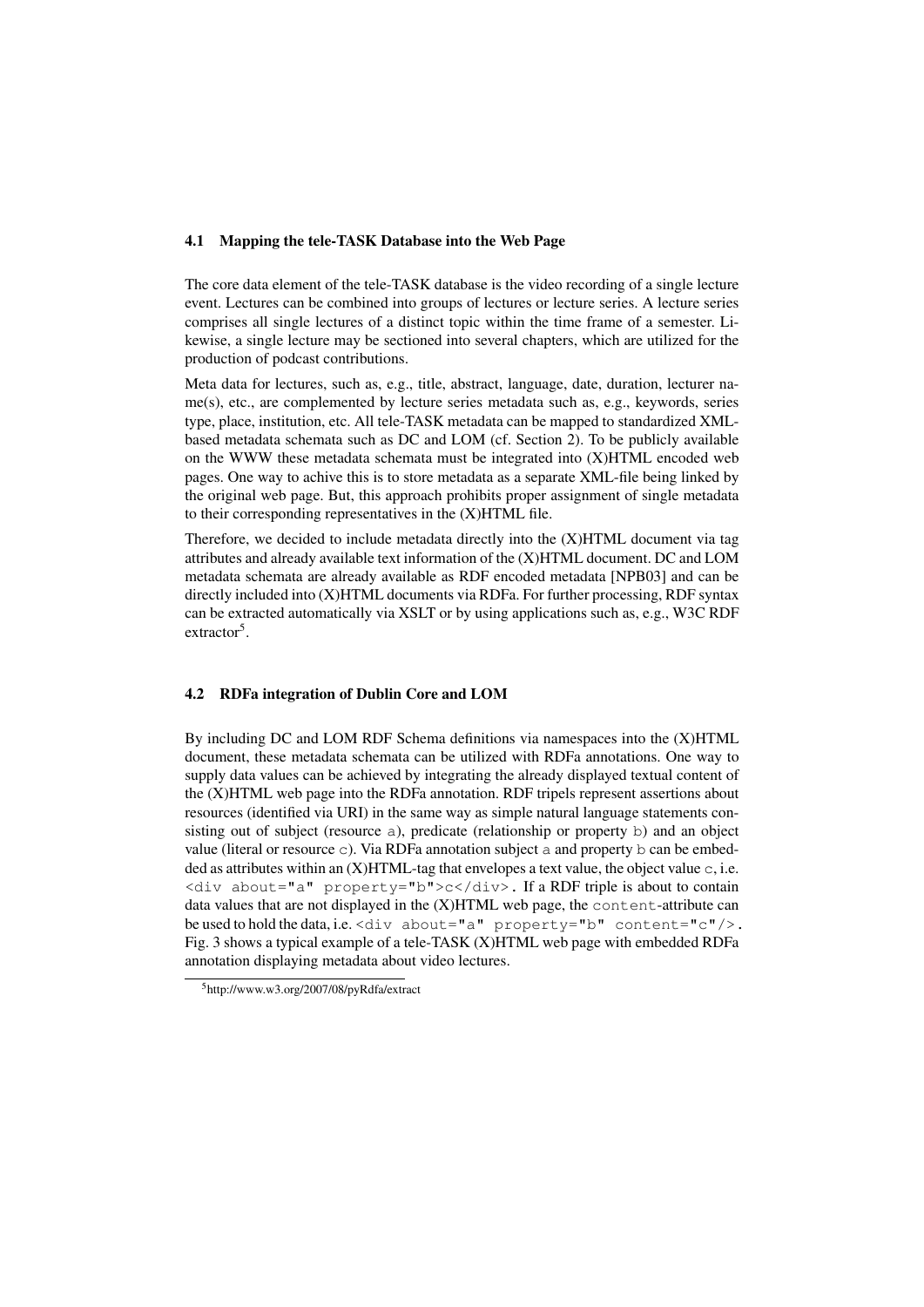```
<div id="canvasleft" about="/lectures/view/3933/" typeof=
 "lom:LearningObject">
 <h1 property="dc:title dcterms:title" xml:lang="de">
     Universelle Vokabularien mit XML (german)</h1>
 <span property="lom:keyword" content="computer,informatics,semantic web"/>
 <span property="dcterms:extent" datatype="lom:Duration">01:32:35</span>
<a href="/people/15/" property="dc:creator">Dr. Harald Sack</a>
 <table id="lectureabstracttable" rel="rdf:Bag" resource="#podcast-list">
  <tr about="... SEW_2008_11_06_part_0_podcast.mp4">
  <td property="dcterms:title" xml:lang="de">
     Die Vision des Semantic Web</td>
  <td>
   <span rel="dcterms:hasPart"
   resource="... SEW_2008_11_06_part_0_podcast.mp4"/>
<span rel="dcterms:isPartOf" resource="/lectures/view/3933/"/>
   <span property="dc:format dcterms:format" datatype="dcterms:IMT"
     content="video/mp4"/> ...
 \langle t \rangle\langle/tr>
</table> </div>
```
Fig. 3: Dublin Core and LOM as Part of the (X)HTML Web Page

# 5 Using RDFa Annotation for Information Integration in the Semantic Web

By providing semantic metadata via RDF/RDFa annotation the tele-TASK data can be combined and complemented with a large variety external data sources. One the one hand, autonomous software agents, search engines, or applications can link their own resources with tele-TASK data by using a SPARQL endpoint, while on the other hand, tele-TASK data also can be connected and augmented with external semantic data being matched with tele-TASK metadata.

# 5.1 The tele-TASK SPARQL endpoint

In addition to the RDFa annotation being included within the tele-TASK (X)HTML web pages, we decided to store RDF data also in the RDF triple store database Sesame<sup>6</sup>. Sesame is an open source RDF database with support for RDF Schema inferencing and querying providing also a SPARQL endpoint. A SPARQL endpoint enables users (human as well as applications) to query a RDF knowledge base via the SPARQL language. A SPARQL endpoint typically returns query results in various machine-processable formats. Fig. 4 shows a simple example query in SPARQL and Fig. 5 show the result being displayed in the Sesame web user interface.

<sup>6</sup>http://www.openrdf.org/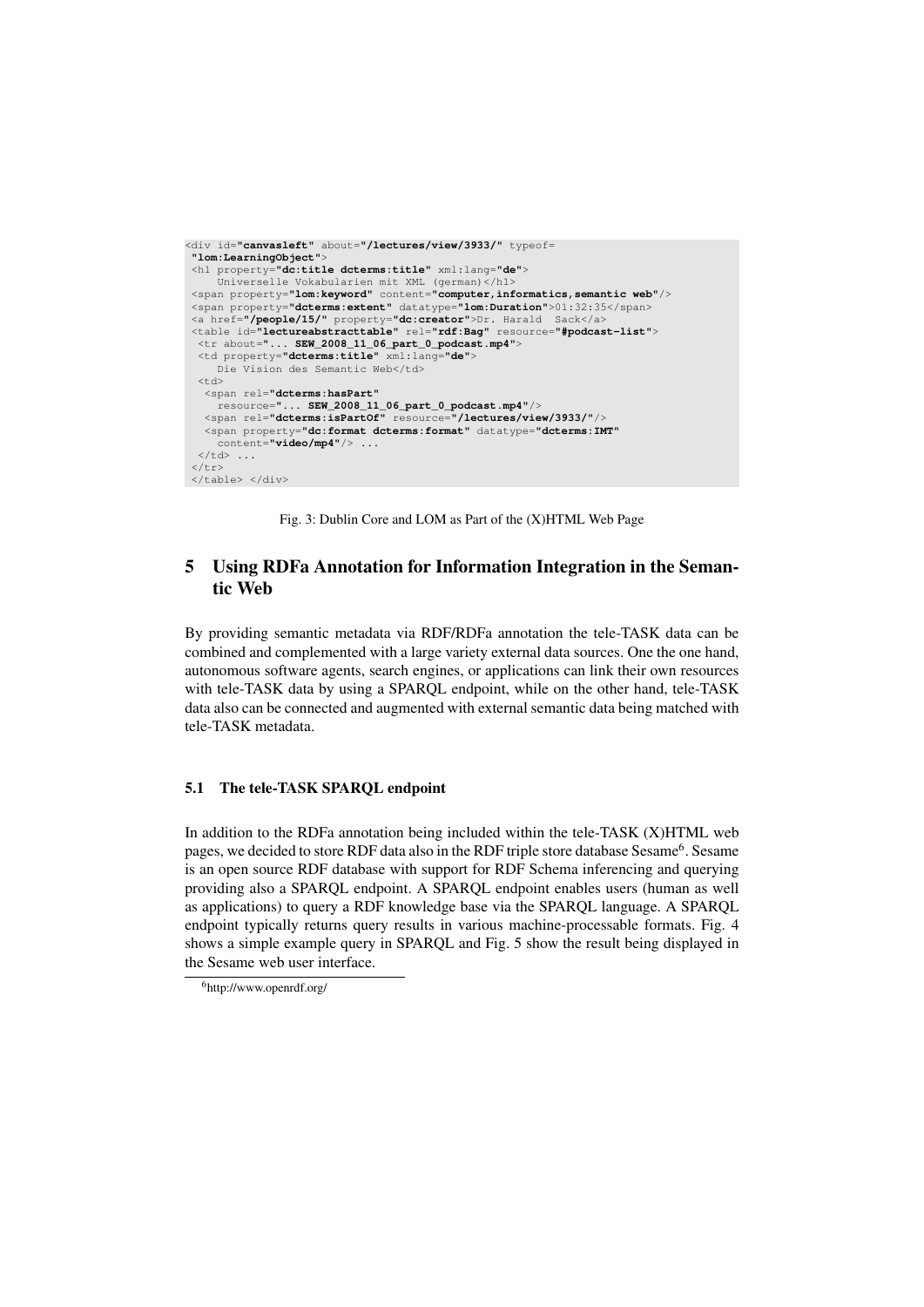```
PREFIX foaf:<http://xmlns.com/foaf/0.1/>
SELECT ?title ?lecture
WHERE {
    ?lecture dc:title ?title FILTER regex(str(?title), "rdf", "i").
}
```
Fig. 4: SPARQL example query to search all lectures that contain the string »rdf« in the title



Fig. 5: Sesame server web portal displaying the result of the query in Fig. 4

## 5.2 Linking tele-TASK with the Semantic Web

By providing a SPARQL endpoint and by deploying RDF-based Dublin Core and LOM metadata, tele-TASK video resources are linked to the semantic web, i.e. they provide a meaningful interface that can be accessed by human users as well as by software applications. Applications can automatically search for authors, titles, or media formats, and can evaluate additional metadata provided for each video lecture or video lecture series, such as, e.g., keywords, duration, date, etc. Authors, as being persons, can also be described with the help of alternative metadata schemata for personal and address information, such as vCard<sup>7</sup> or FOAF  $8$ . FOAF defines a set of terms for letting users describe persons, their activities and their relations to other people and objects [BM07]. Anyone can use FOAF to describe him or herself. In difference to other social networking services, FOAF allows groups of people to describe social networks without the need for a centralized database. FOAF is one of the largest projects on the Semantic Web which has an estimated 2–5 million users. vCard is an electronic format for the consistently exchange of business information. vCard elements can be freely reused, as e.g., within different LOM-attributes as being shown in fig. fig:vCard, which gives an example of vCard and FOAF data integration via RDFa annotation.

<sup>7</sup>http://www.w3.org/TR/vcard-rdf

<sup>8</sup>Friend of a Friend (FOAF) project homepage, http://www.foaf-project.org/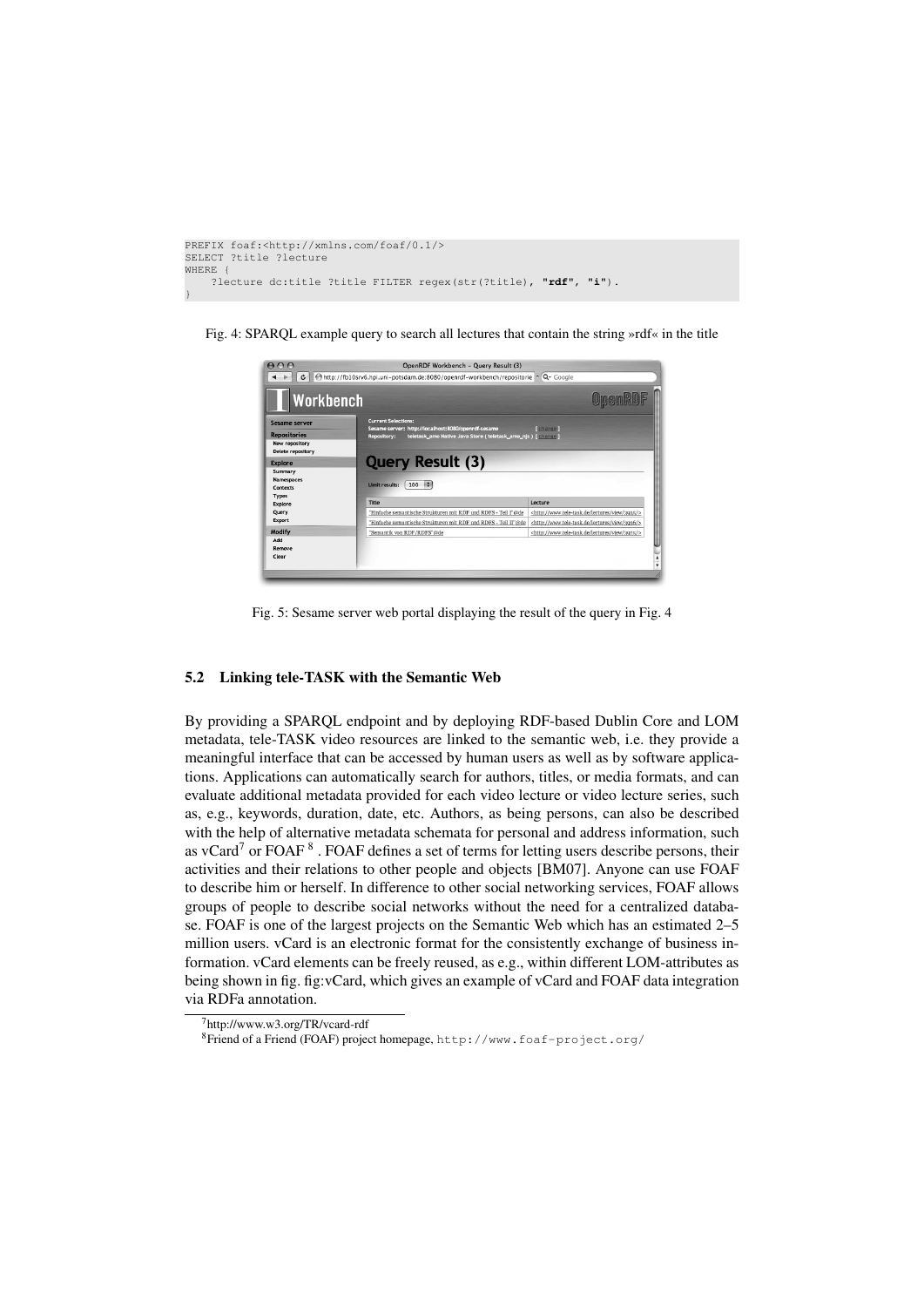```
<html xmlns="http://www.w3.org/1999/xhtml" ...
xmlns:vcard="http://www.w3.org/2006/vcard/ns#"
 xmlns:foaf="http://xmlns.com/foaf/0.1/"
<span datatype="" resource="#hpi-vcard-adr">
 <span property="vcard:street-address" content="Prof.-Dr.-Helmert-Str. 2-3"/>
 <span property="vcard:postal-code" content="14482"/>
 <span property="vcard:locality" content="Potsdam"/>
</span>
<span typeof="vcard:VCard foaf:Person" resource="#author-entity">
 <span property="vcard:fn foaf:name" content="Harald Sack"/><br><span rel="vcard:url foaf:homepage" href="/meinel/sack/"/><br><span rel="foaf:weblog" href="http://moresemantic.blogspot.com/"/>
 <span rel="foaf:depiction" href="/uploads/pics/harald_min.jpg"/>
 <span rel="rdfs:seeAlso" href="/meinel/sack/foaf.rdf"/>
</span>
```
Fig. 6: Personal information with vCard and FOAF

# 6 Summary and Outlook

We have shown a use-case of semantic data Integration via RDFa by complementing the tele-TASK web portal with semantic metadata that is already available within the ordinary tele-TASK database by deploying Dublin Core and LOM metadata schemata for RDFa data integration. As a next step, the SPARQL endpoint being described in the previous section will also be opened up for the public. This enables tele-TASK to link with the worldwide semantic web. Up to now, only the video data being provided by the tele-TASK web portal are described via standard metadata schemata. But, to be able to access the meaning of its content, domain ontologies must be deployed to annotate also the video content. A first step will be the mapping of already existing keywords that describe the video data's content to concepts, classes, and instances of the global wikipedia encyclopedia, in particular to it's semantic counterpart, the DBPedia<sup>9</sup>. This would be the first step for tele-TASK to participate in the Linked Open Data community<sup>10</sup>.

## Acknowledgment

The authors would like to thank students of the seminar ., Semantic Web enabled Software" of winter semester 2008/09, Andreas Motl, Paul Schröder and Dennis Brutski.

# **Literatur**

[adi08] RDFa in XHTML: Syntax and Processing, W3C Recommendation, 2008.

[ADL04] Advanced Distributed Learning ADL. *Sharable Content Object Reference Model (SCORM) 2nd Edition Conformance Requirements Version 1.1*. 2004.

10http://linkeddata.org

<sup>9</sup>http://dbpedia.org/